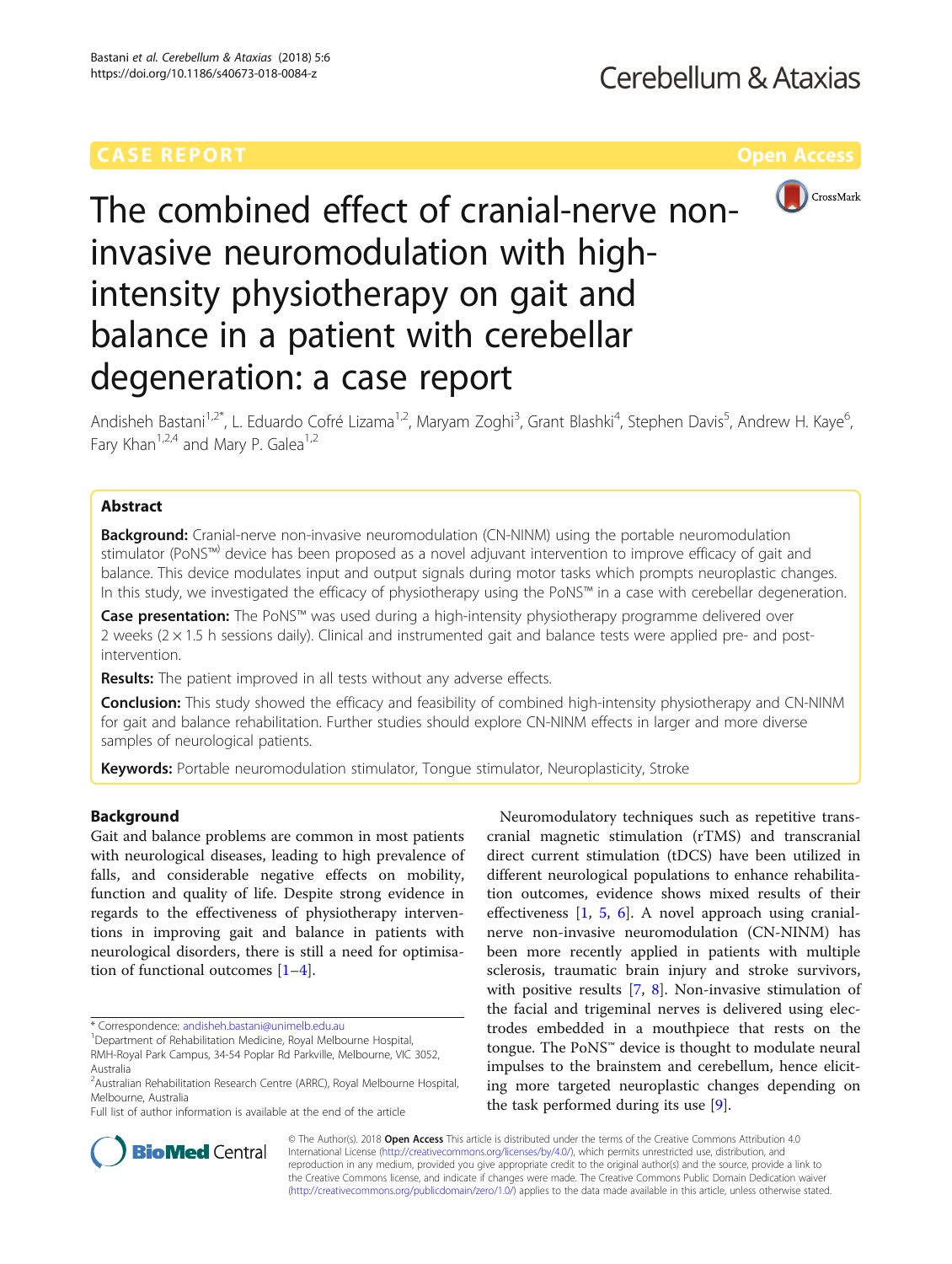In this study we investigated the feasibility and efficacy of using the PoNS™ combined with high-intensity physiotherapy as a novel approach for improving gait and balance in a patient with cerebellar degeneration.

#### Case presentation

A 55 years old woman who was suffering from a slow progressive spinocerebellar ataxia over the last 20 years participated in this study. Her last MRI showed cerebellar atrophy. She reported that she was a frequent faller due to her poor balance. She believed that one of the major contributors to her falls was having spasticity in her lower limbs.

Since the PoNS™ is not registered in Australia, it was used with approval from the Therapeutic Goods Administration (TGA) of Australia and the Melbourne Health Human Research Ethics Committee. The patient provided informed consent.

Intervention consisted of 2 physiotherapy sessions per day, 1.5 h per session (3 h between sessions) for 2 weeks (18 sessions in total plus pre- and post- intervention assessment sessions). Each session was structured in three blocks of 20 min, each focusing on gait performance, balance control and a relaxation/meditation period in the same order. During each block the patient used the PoNS™ device at a comfortable intensity which could be adjusted by the patient or therapist. At least 5 min of rest was given between stimulation blocks. Since the PoNS™ mouthpiece sits on the tongue, the patient was allowed to remove the device in case of excessive salivation to swallow or clean up.

Clinical assessment of gait and balance was performed using the miniBEST, which is a 14-item test scored on a 3-level ordinal scale with a maximum of 28 points. It focuses on anticipatory postural adjustments, reactive postural control, sensory orientation and gait [\[10\]](#page-4-0). The Depression Anxiety Stress Scale (DASS) and cognitive function using the CogLog were also used to assess negative emotional states and memory functioning and executive skills, respectively [[11,](#page-4-0) [12](#page-4-0)].

Gait assessment was performed using a set of 4 inertial sensors sampling at 128 Hz (APDM, Portland, OR, USA) placed at the ankles, sacrum and chest, from which spatiotemporal and ranges of motion (RoM) measures were obtained over 40 gait cycles. Included walking measures were: speed (pace of walking), stride length (distance between any two successive points of heel contact of the same foot), cadence (number of steps per unit time), trunk RoM (the full movement potential of trunk) and percentages of stance (when the foot remains in contact with the ground), swing (when the reference foot is not in contact with the ground and swings in the air) and double support (both feet are in contact with the ground) time.

Posturography was used to assess balance using the same APDM system during double support (DS), tandem (TS) and single-leg (SL) stance for 30 s.

#### Clinical assessments

The patient completed the 2-week intervention with no adverse effects related to the intensity of the intervention or the use of PoNS device. In the miniBEST, improvements were calculated as the percentage of the possible improvement points, that is: post- minus preintervention score as a percentage of 28 (maximum score) minus baseline score. Her score increased by 12 of 19 potential improvement points (63%). Interestingly, most of the improvements occurred in the dynamic (gait) section of the test, which assesses gait speed, turns and obstacle negotiation. She also showed considerable improvement in the anticipatory tasks, being able to stand from a chair independently, rising on toes for more than 3 s, and single-leg standing, as well as in the reactive balance tasks (Table 1). In addition, the patient showed a decrease in DASS and CogLog scores.

Gait assessment showed that most spatiotemporal measures remained similar after intervention with a slight increase in the cadence. However, greater changes were observed on arm (20% increases in RoM) and trunk motion (22% more horizontal and 22% less frontal RoM) during walking. Furthermore, in the symmetry measures, asymmetry of stride length and velocity (> 35%) was decreased (Table 1).

| <b>Table 1</b> Pre and Post intervention spatiotemporal |  |
|---------------------------------------------------------|--|
| measurements of balance and gait                        |  |

|                              | Pre    |       | Post   |       |
|------------------------------|--------|-------|--------|-------|
|                              | mean   | sd    | mean   | sd    |
| Stride Length (%stature)     | 79.16  | 3.04  | 78.61  | 2.71  |
| Stride Length SI (m)         | 1.23   | 0.08  | 1.22   | 0.08  |
| Stride Velocity (%stature/s) | 79.5   | 3.64  | 79.93  | 2.31  |
| Stride Velocity SI (m/s)     | 1.24   | 0.07  | 1.24   | 0.05  |
| Cadence (steps/min)          | 120.55 | 4.41  | 122.07 | 3.65  |
| Gait Cycle Time (s)          | 1      | 0.04  | 0.98   | 0.03  |
| Double support (%GC)         | 25.26  | 2.58  | 25.11  | 1.85  |
| Swing (%GC)                  | 37.37  | 1.29  | 37.45  | 0.93  |
| Stance (%GC)                 | 62.63  | 1.29  | 62.55  | 0.93  |
| RoM Shank (°)                | 72.52  | 3.86  | 72.69  | 1.28  |
| RoM Knee (°)                 | 65.61  | 6.27  | 62.94  | 3.33  |
| Peak Shank Velocity (°/s)    | 408.48 | 22.67 | 417.07 | 20.22 |
| Peak Arm Swing Velocity (%)  | 192.23 | 33.82 | 191.04 | 25.02 |
| Stride Length Asym. (%)      | 2.68   | 2.39  | 1.7    | 1.35  |
| Phase Difference (°)         | 185.47 | 4.14  | 184.83 | 3.7   |
| Phase Coordination Index (%) | 11.62  | 2.54  | 11.86  | 2.19  |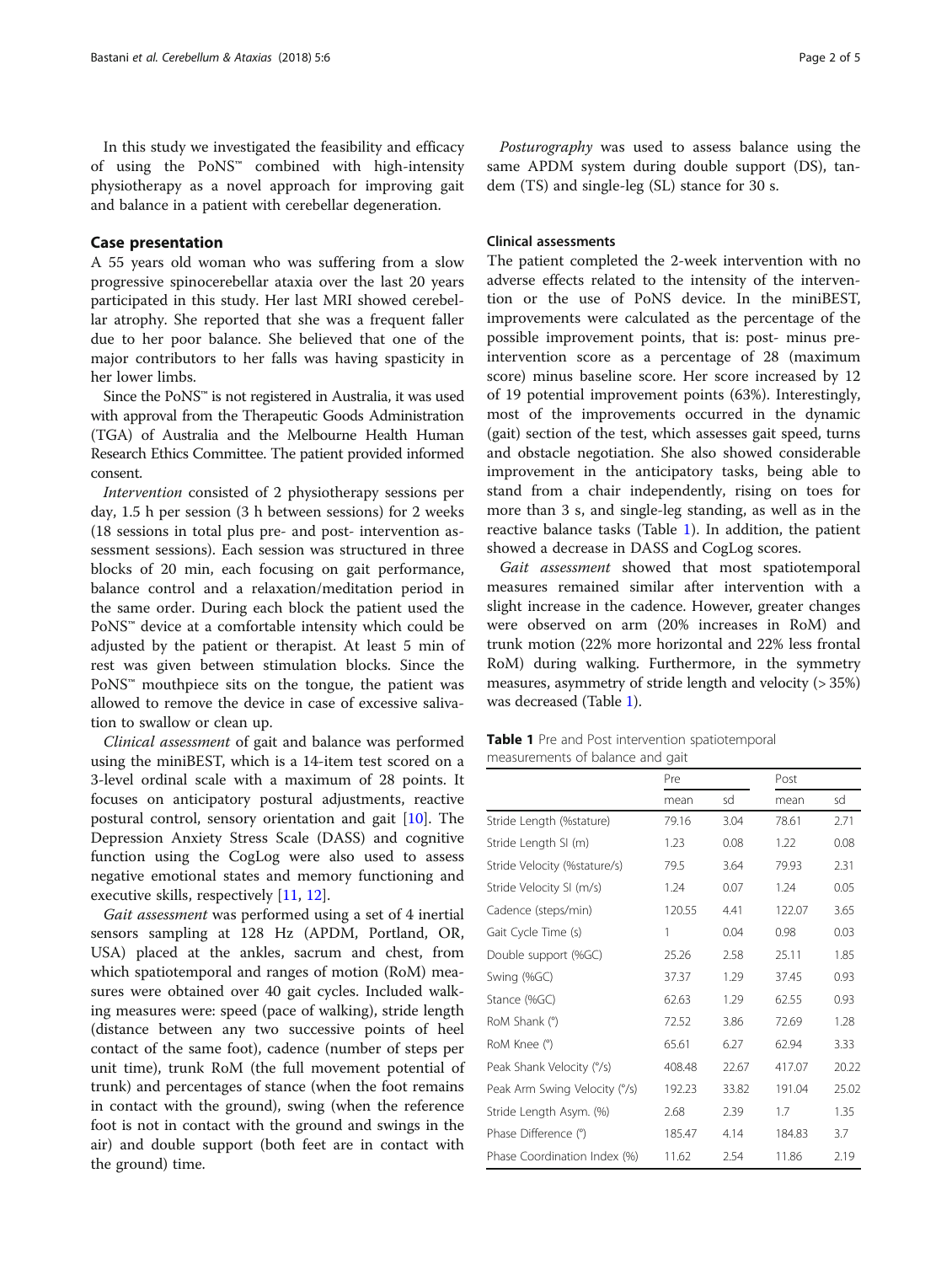Posturographic measures of balance showed large reductions in jerk, sway area and mean velocity for the DS and TS conditions (> 77%). Interestingly, mean velocity in the anteroposterior  $(AP)$  direction was increased  $(>25%)$ but decreased in the mediolateral (ML) direction (> − 76%) for the same conditions (DS and TS) (Fig. 1). These changes were less pronounced in the SL conditions, which were the most challenging. Other non-linear measures of balance, e.g. mean frequency, also showed important reductions.

#### Discussion and conclusions

Gait and balance impairments strongly affect independence and quality of life in patients with neurological

disorders. Recent studies have shown that CN-NINM is effective in MS and stroke, but there is a need to explore its potential for rehabilitation of gait and balance in other neurological populations [\[7](#page-4-0), [8](#page-4-0)]. This study explored the effect of combined high-intensity physiotherapy and CN-NINM on gait and balance in a patient with cerebellar degeneration. After the 2-week intervention, the patient achieved the maximum score in the reactive section of the miniBEST (6 points). Although we did not train the specific reactions assessed in the test, reactive balance responses may have been indirectly trained during "throw-and-catch" tasks and walking on unstable surfaces. It is well-known that reactive balance control is

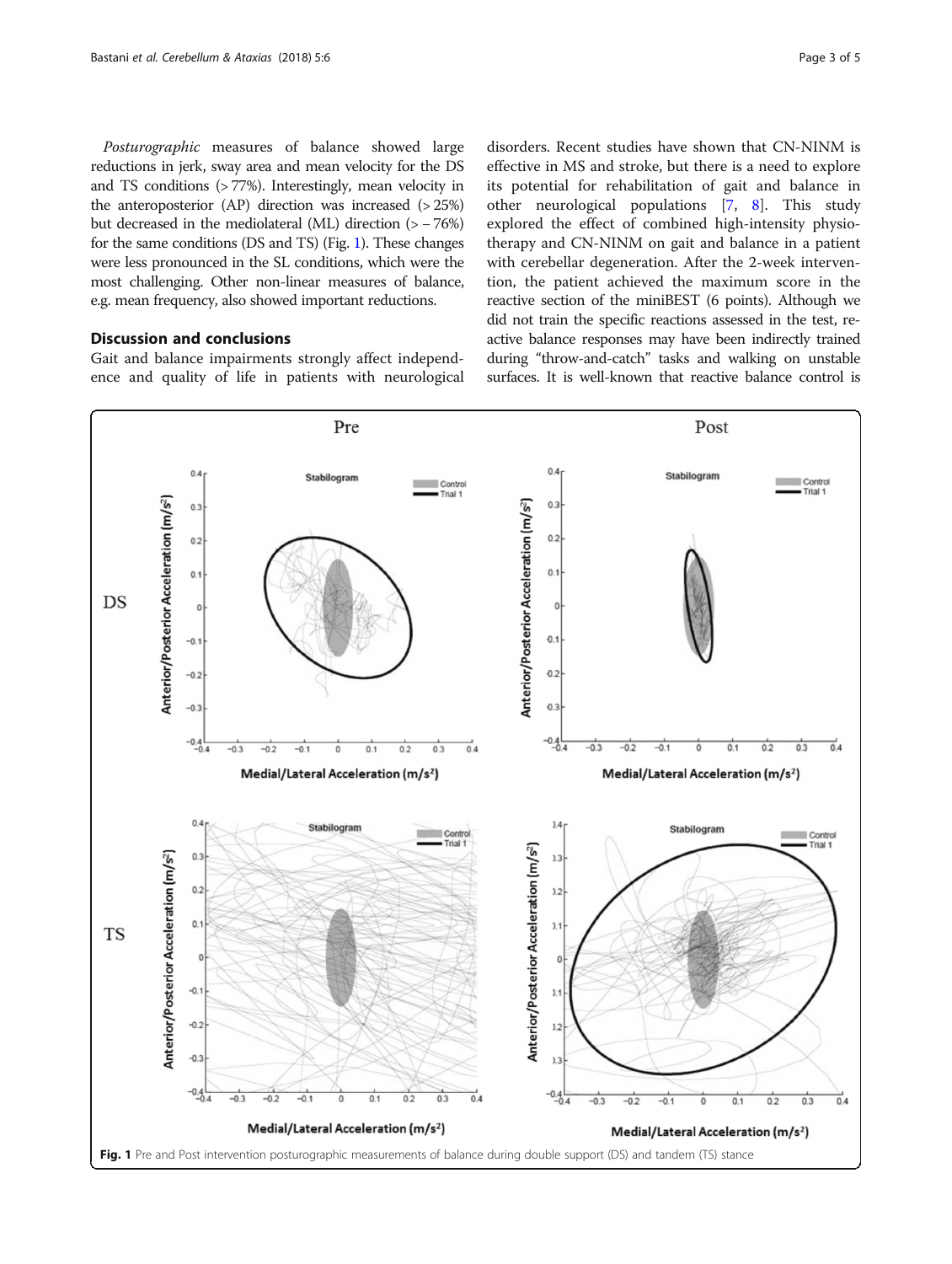<span id="page-3-0"></span>crucial with unexpected perturbations during daily-life (e.g. being pushed in busy places or on public transport). PoNS™ modulates both the afferent (i.e. feedback) and efferent (i.e. motor output) responses, which is essential for adequate balance responses. The patient showed substantial improvement in the anticipatory and dynamic sections of the miniBEST, which indicates that she has improved in controlling voluntary movements that also involves motor planning of more complex tasks (e.g. stepping over obstacles).

Moreover, we believe that the observed differences in pre- and post-intervention for the DASS and CogLog, cannot be directly linked to the intervention since this did not target emotional states or memory functioning. However, the decrease in depression score may be associated with the positive effects of increased physical activity experienced during 2 weeks activity, which was higher than usual as reported by the patient.

Walking speed [[13\]](#page-4-0) and stride velocity are important objective values of general health. These were improved in the patient after 2 weeks intervention by increasing her cadence rather than using a step lengthening strategy [\[14](#page-4-0), [15](#page-4-0)]. The patient also spent less time in double support phase and greater time in single stance phases; although these changes were small, they support findings of a more stable walking after intervention as seen in the miniBEST dynamic section. With respect to kinematic changes, the patient increased transverse trunk rotation and decreased frontal trunk rotation and peak velocity, possibly as a more efficient walking strategy. She also improved in measures of gait asymmetry and coordination, which may be due to the intensive treadmill training used to improve and correct abnormal patterns.

Although balance was improved in all conditions and on most traditional measures (sway area, velocity, SD, and RMS), the patient had greater reductions of sway. Furthermore, she was able to perform SL standing with eyes closed for 30 s. Improvements in balance control after using the PoNS™ were also reported in MS patients when assessed under different sensory perturbation conditions [\[7\]](#page-4-0).

Although physiotherapy is recommended as best practice for people with progressive ataxia, most research has involved single case studies [[16](#page-4-0)]. A non-controlled trial  $\left[17\right]$  (*n* = 16) and randomised controlled trial with waitlist control  $\begin{bmatrix} 18 \\ 4 \end{bmatrix}$  (*n* = 42) of 4 weeks of intensive coordination and balance training for patients with various types of cerebellar ataxia showed positive effects. Our patient underwent a much higher number of sessions of active physiotherapy time than that usually delivered to the patients with neurological disorders during standard rehabilitation [[19](#page-4-0)]. We structured our physiotherapy intervention according to previous intervention programmes using the PoNS [[9\]](#page-4-0). Although our results for this particular case are promising, we suggest a randomized controlled trial to determine whether the

high-intensity physiotherapy or its combination with the CN-NINM is more effective for gait and balance rehabilitation in patients with cerebellar degeneration.

#### Abbreviations

CN-NINM: Cranial-nerve non-invasive neuromodulation; DASS: Depression Anxiety Stress Scale; DS: Double support; PONS: Portable neuromodulation stimulator; rTMS: Repetitive transcranial magnetic stimulation; SL: Single-leg; tDCS: Transcranial direct current stimulation; TS: Tandem stance

#### Acknowledgements

Not applicable

#### Funding

Not applicable

#### Availability of data and materials

The datasets used and/or analysed during the current study are available from the corresponding author on reasonable request.

#### Authors' contributions

MP Galea was the overall supervisor of the project. AB and MZ conducted the intervention, LE C conducted the assessments, SD and FK provided medical supervision. AK and GB provided comments on the manuscript. All authors reviewed the final manuscript. All authors read and approved the final manuscript.

#### Ethics approval and consent to participate

Prof Fary Khan was the authorised prescriber of CN-NINM approved by the Therapeutic Goods Administration (TGA) of Australia and the Melbourne Health Human Research Ethics Committee.

#### Consent for publication

Not applicable

#### Competing interests

The authors declare that they have no competing interests.

#### Publisher's Note

Springer Nature remains neutral with regard to jurisdictional claims in published maps and institutional affiliations.

#### Author details

<sup>1</sup>Department of Rehabilitation Medicine, Royal Melbourne Hospital RMH-Royal Park Campus, 34-54 Poplar Rd Parkville, Melbourne, VIC 3052, Australia. <sup>2</sup> Australian Rehabilitation Research Centre (ARRC), Royal Melbourne Hospital, Melbourne, Australia. <sup>3</sup>Department of Rehabilitation, Nutrition and Sport, La Trobe University, Bundoora, Melbourne, Australia. <sup>4</sup>The Nossal Institute for Global Health, The University of Melbourne, Melbourne, Australia. 5 Department of Medicine and Neurology, Melbourne Brain Centre at the Royal Melbourne Hospital, University of Melbourne, Melbourne, Australia. 6 Department of Surgery, The University of Melbourne, Melbourne, Australia.

## Received: 11 December 2017 Accepted: 13 February 2018<br>Published online: 05 March 2018

#### References

- Veerbeek JM, van Wegen E, van Peppen R, van der Wees PJ, Hendriks E, Rietberg M, et al. What is the evidence for physical therapy Poststroke? A systematic review and meta-analysis. PLoS One. 2014;9(2):e87987.
- Teasell R, Bayona N, Marshall S, Cullen N, Bayley M, Chundamala J, et al. A systematic review of the rehabilitation of moderate to severe acquired brain injuries. Brain Inj. 2007;21(2):107–12.
- 3. Khan F, Amatya B. Rehabilitation in multiple sclerosis: a systematic review of systematic reviews. Arch Phys Med Rehabil. 2017;98(2):353–67.
- 4. Tomlinson CL, Patel S, Meek C, Clarke CE, Stowe R, Shah L, et al. Physiotherapy versus placebo or no intervention in Parkinson's disease. Cochrane Database Syst Rev. 2012;8:102.
- 5. Elsner B, Kugler J, Pohl M, Mehrholz J. Transcranial direct current stimulation (tDCS) for improving function and activities of daily living in patients after